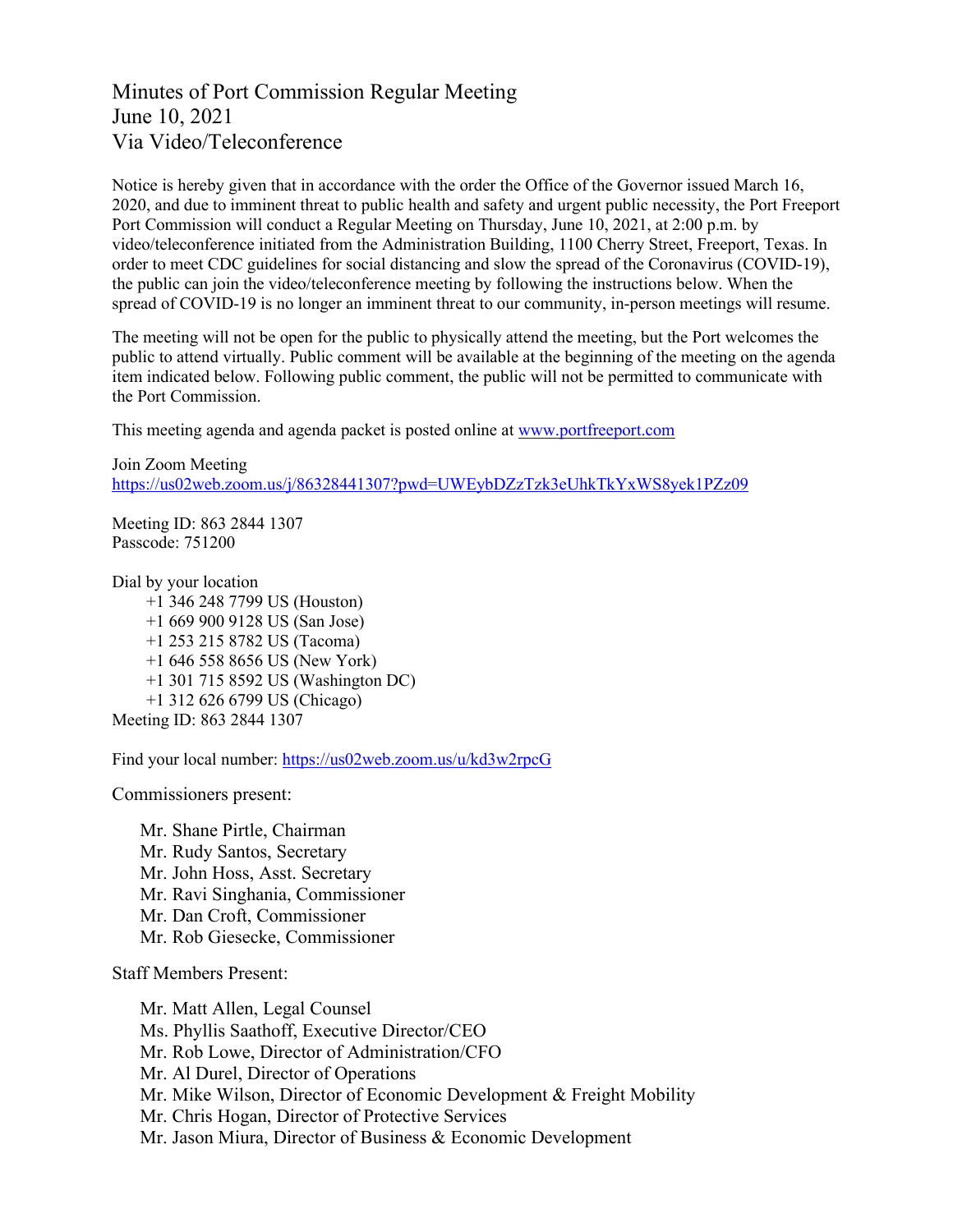Mr. Brandon Robertson, Network Systems Manager Ms. Missy Bevers, Executive Assistant Ms. Mary Campus, Controller Ms. Jessica Follett, Public Affairs Manager Mr. Nick Malambri, Engineering Specialist Mr. Jesse Hibbetts, Operations Manager

Also, present via teleconference:

Mr. Jason Cordoba, Cordoba Law Firm Mr. Bobby Fuller, Texas Port Ministry Mr. Jonathan Frels, Bracewell Mr. Drew Masterson, Masterson Advisors LLC Ms. Kristin Blomquist, Masterson Advisors LLC Mr. Stephen Whalley, Arthur J. Gallagher Mr. David Garcia, Arthur J. Gallagher Mr. Gary Basinger, The Alliance Mr. Chad Janosky, Bay-Houston Towing Mr. Justin Wright Mr. Stephen Abbott Mr. Damon Latiolais

Commissioner Pirtle stated the following information…

Today is June 10, 2021, and the time is 2:00 p.m. This is the regular meeting of the Port Commission. I am Shane Pirtle, Chairman. We are conducting this meeting by video/telephone conference pursuant to Governor Abbott's order suspending certain provisions of the Texas Open Meetings Act in order to minimize the impact of the coronavirus outbreak. This meeting is being recorded as required by the Texas Open Meetings Act.

With the posting of today's meeting a call-in number was indicated on the agenda, along with the agenda packet. Both may be found on the Port's website [www.portfreeport.com.](http://www.portfreeport.com/) Additionally, the public may join the meeting from a computer, tablet, or smartphone or by phone using the call-in number.

This meeting will not be open for the public to physically attend the meeting, but the Port welcomes the public to attend virtually. Public comment will be available at the beginning of the meeting as indicated on the agenda. Following public comment, the public will not be permitted to communicate with the Port Commission.

In the event any member of the public is having any technical difficulty during the meeting, please call (979) 233-2667, and someone will assist you.

Being considerate of all participants on this call today, we respectfully request everyone "mute" their phones unless you are speaking.

An Executive Session was noticed on the published agenda and will occur unless otherwise indicated during the meeting. During Executive Session, the public will not be permitted to hear the meeting, as is the case under the Texas Open Meetings Act.

1. CONVENE OPEN SESSION in accordance with Texas Government Code Section 551.001, et. seq., to review and consider the following: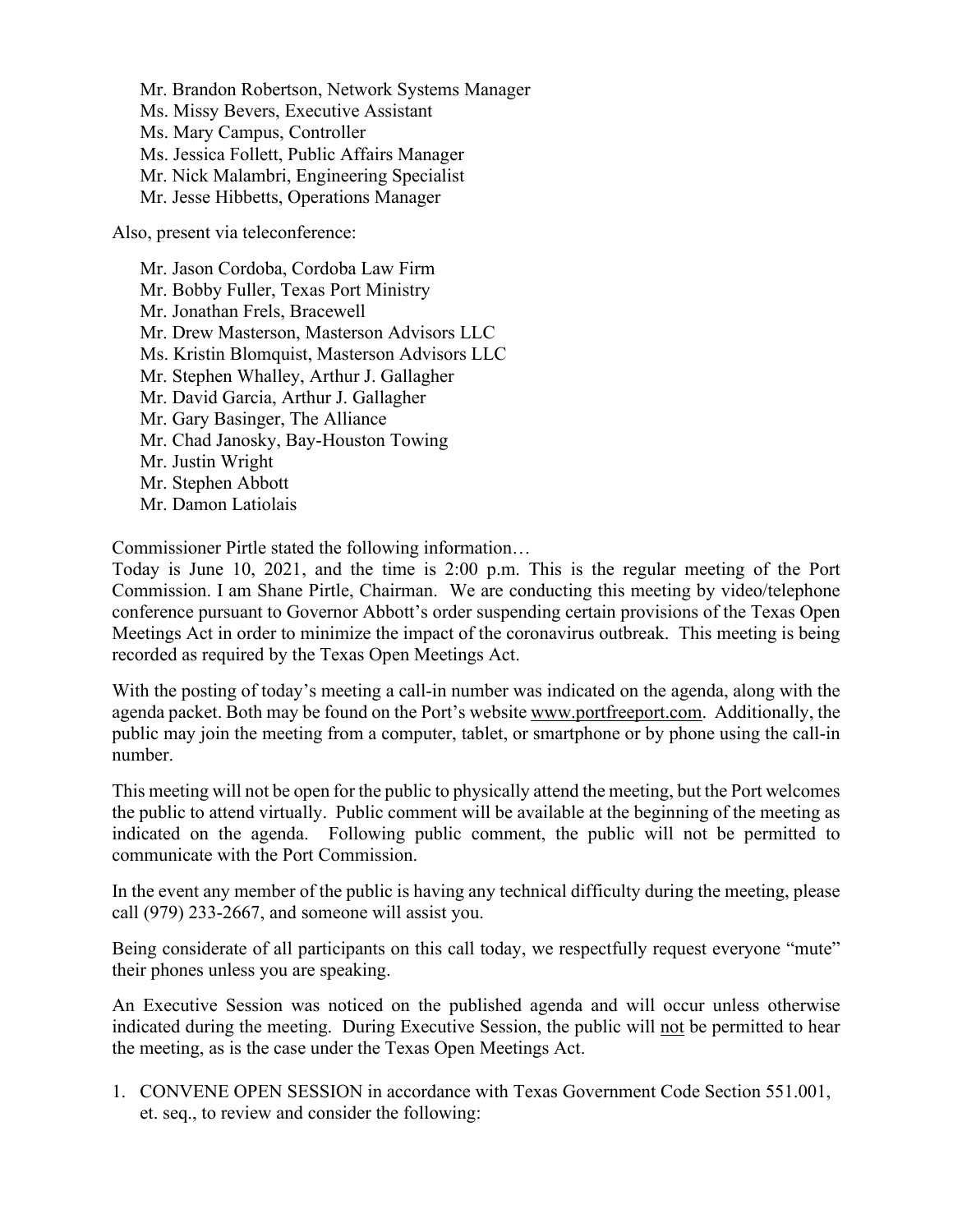- 2. Invocation Mr. Bobby Fuller, Texas Port Ministry
- 3. Pledge of Allegiance U.S. Flag and Texas Flag
- 4. Roll Call Commissioner Pirtle stated that all Commissioners were present in the board room along with Ms. Saathoff and Matt Allen who is sitting in for Jason Cordoba who will be calling in.
- 5. Public Comment There were no comments from the public. Commissioner Singhania made comments regarding the election asking fellow Commissioners to make a list of things they have heard during the election that may need to be revisited during the next workshop held. He also asked Commissioners to put aside their feelings and move forward with the new board. Commissioner Hoss apologized to Commissioners Santos and Giesecke for missing the swearing-in ceremony. Commissioners Santos and Giesecke thanked Commissioners for their support and kind words as well as staff for their support.
- 6. Approval of minutes from a Regular Meeting held May 27, 2021.

A motion was made by Commissioner Santos to approve the minutes as presented. The motion was seconded by Commissioner Croft with all Commissioners present voting in favor of the motion.

7. Receive reports from Executive Director/CEO and/or Port staff on activities and matters related to COVID-19 health safety matters, administrative affairs, financial results, facility engineering matters, operations and vessel activity, port safety matters, port security matters, Port tenant updates, USCOE, and other related port affairs.

Ms. Saathoff reported that all the piles for the stabilization wall around the Dow Thumb have been installed and dredging work is progressing in Reach 3 of the channel. HDR's plans and specs for Reach 2 of the project that were submitted to the Corps have been processed and advertisement for bids will begin June 16. Ms. Follett has been working with McGuire Woods Consulting to further distribute the Port video, that highlights the channel project work and the partnership with the Corps, to the community and CAP members. Additionally, a broader distribution to educate the public about the project is forthcoming. Ms. Follett announced that Ms. Tricia Vela has been promoted from Receptionist to Public Affairs Assistant to fill that vacancy, and staff will advertise for the Receptionist position. Mr. Durel also announced staffing updates to the Operations Department with intern Amaya Ramirez joining the staff June 7 and Holly Soria returning to the Port as Operations Coordinator. Ms. Saathoff also noted that she and Mr. Durel have been invited to attend the ILA Blue Ribbon Panel Safety Meeting June 17 in Austin.

8. Approval of Oath of Office and Surety Bonds for Newly Re-Elected Commissioner Rudy Santos and Newly Elected Commissioner Rob Giesecke.

A motion was made by Commissioner Singhania to approve the oaths and surety bonds. The motion was seconded by Commissioner Croft with all Commissioners present voting in favor of the motion.

9. Review of Policy 2.1 – Commission Officers and Organization.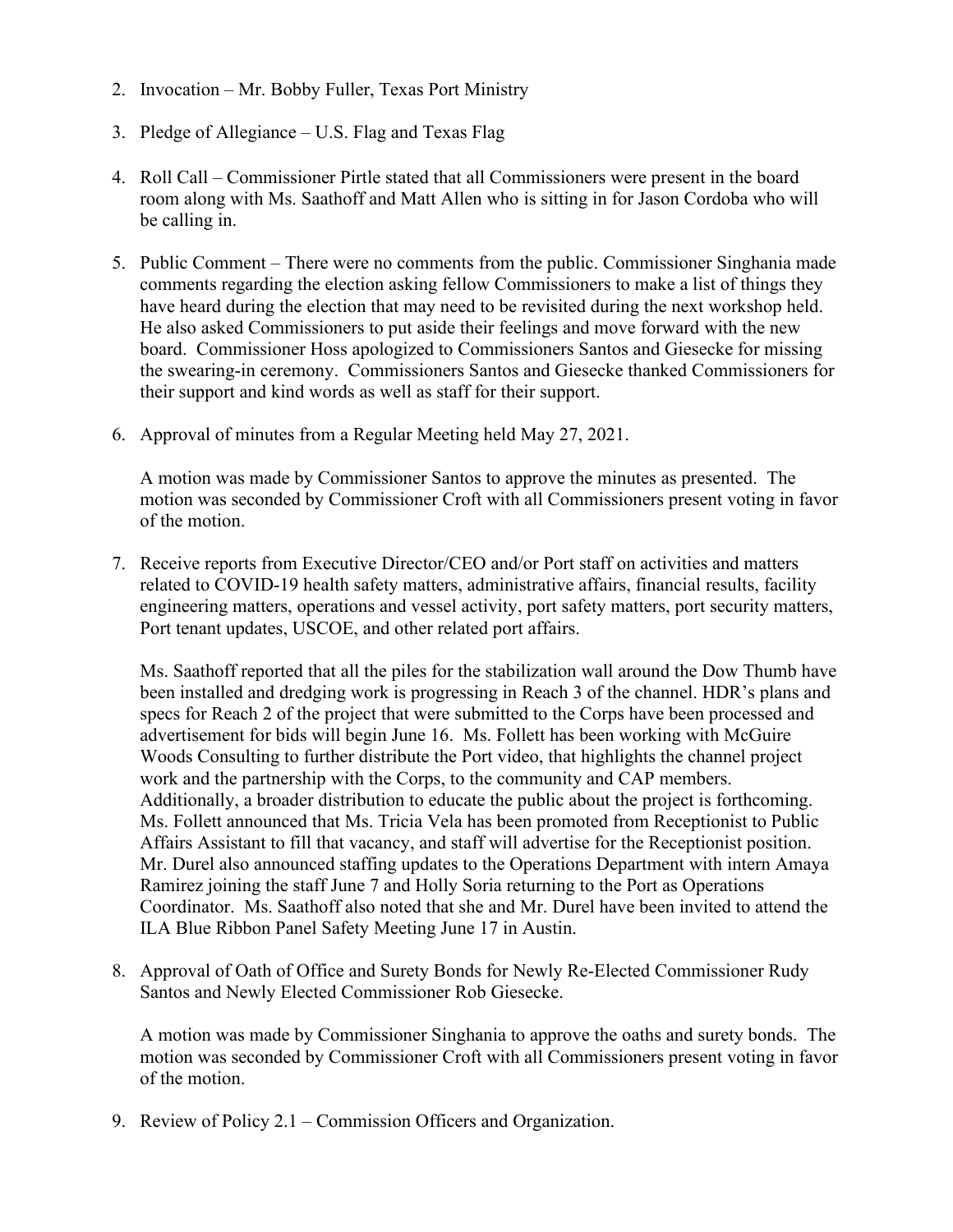Commissioner Pirtle stated this policy was included on the agenda for the Commissioners to review prior to holding the election of officers as a reminder on how the process will take place. There were no comments, suggestions or edits from Commissioners regarding this policy.

10. Election of Officers for the Port Commission for the period of June 2021 – May 2023.

Commissioner Pirtle stated that Mr. Cordoba suggested the Commissioners elect all officers (one by one) before taking new offices. At this time, Commissioner Singhania made a motion to elect Commissioner Santos as Chairman, Commissioner Giesecke seconded the motion. Commissioner Santos respectively declined the nomination as he felt he would not be able to fulfill the Chairman position at capacity but stated he would consider another position. With that, Commissioner Singhania withdrew his nomination and Commissioner Giesecke withdrew his second.

At this time, Mr. Allen with Cordoba Law Firm stated the Commission will follow Robert's Rules of Order with all nominations for each office being made before the nominations are voted on.

Commissioner Santos nominated Commissioner Hoss as Chairman. Commissioner Pirtle asked if there were any other nominations for Chairman. With no further nominations, Commissioner Pirtle asked each Commissioner for their vote:

Giesecke – Hoss Singhania – Hoss Santos – Hoss Croft – Hoss Pirtle – Hoss Hoss – Hoss With a 6-0 vote, Commissioner Hoss was elected Chairman.

Commissioner Singhania nominated Commissioner Santos as Vice Chairman. Commissioner Pirtle asked if there were any other nominations. Commissioner Hoss nominated Commissioner Pirtle as Vice Chairman. Commissioner Pirtle asked if there were any other nominations. With no further nominations, Commissioner Pirtle asked each Commissioner for their vote: Giesecke – Santos Singhania – Santos Hoss – Pirtle Croft – Santos Santos – Santos Pirtle – Pirtle With a 4-2 vote in favor of Santos, Commissioner Santos was elected Vice Chairman.

Commissioner Pirtle asked for nominations for Secretary. Commissioner Singhania nominated Commissioner Croft as Secretary. Commissioner Pirtle asked if there were any other nominations. With no further nominations, Commissioner Pirtle asked each Commissioner for their vote: Santos – Croft Croft – Croft Hoss – Croft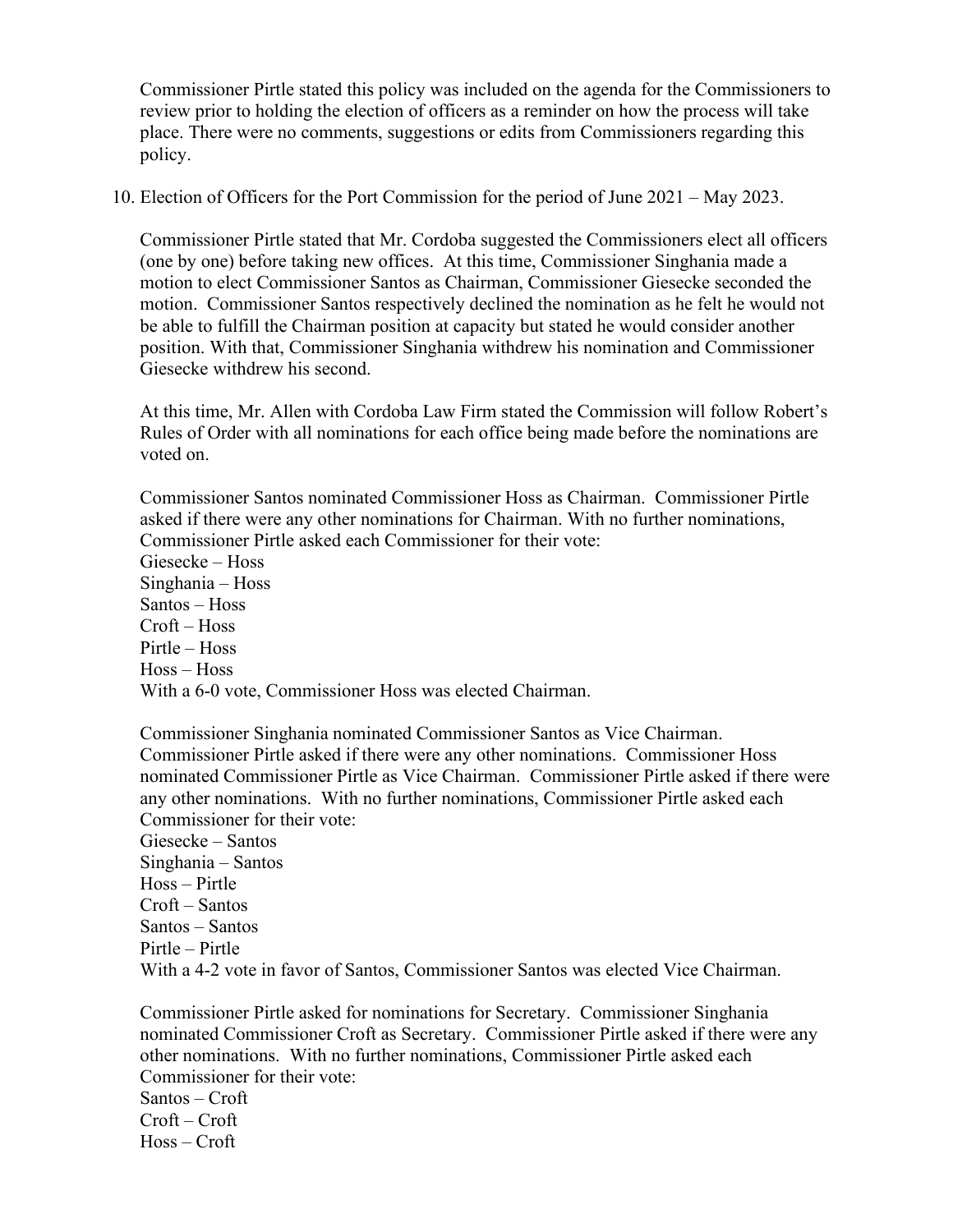Giesecke – Croft Singhania – Croft Pirtle – Croft With a 6-0 vote, Commissioner Croft was elected Secretary.

Commissioner Pirtle asked for nominations for Asst. Secretary. Commissioner Santos nominated Commissioner Giesecke as Asst. Secretary. Commissioner Pirtle asked if there were any other nominations. With no further nominations, Commissioner Pirtle asked each Commissioner for their vote. Santos – Giesecke Croft – Giesecke Hoss – Giesecke Giesecke – Giesecke Singhania – Giesecke Pirtle – Giesecke With a 6-0 vote, Commissioner Giesecke was elected Asst. Secretary.

All Commissioners then assumed their new positions to continue the meeting.

At this time, Commissioner Hoss thanked the former Chairman for his service the last two years and highlighted some of the Port's accomplishments during his tenure as Chairman which included the following…

- *Ensuring no disruption of port operations or services during the COVID-19 pandemic;*
- *Supporting increased annual ship arrivals, up 10.3% from 2019 to 1,136 calls in 2020;*
- *Progressing Port Freeport's national ranking to 15th for total foreign waterborne tonnage;*
- *Maintaining pledge to the taxpayers to hold the tax rate as indicated during the 2018 bond referendum election;*
- *Regarding advancing the Freeport Harbor Channel Improvement Project,*
	- o *In February 2020, being one of two seaports nationwide to secure a "new start" designation for commencement of construction along with securing \$19 million in federal funding in the USACE FY 2020 Work Plan for the Project;*
	- o *Effective June 25, 2020, signing a Project Partnership Agreement (PPA) with USACE for the Project;*
	- o *Securing a second round of federal funding for the Project in the USACE FY 2021 Work Plan for \$24.9 million (\$43.9 million received to date); and*
	- o *On April 8, 2021, breaking ground on the Project, a historic milestone that will make Port Freeport the deepest port in the Gulf of Mexico;*
- *Regarding expanding the Port's infrastructure and facilities to attract new business,*
	- o *Growing a versatile fleet of roll-on/roll-off business at the Port;*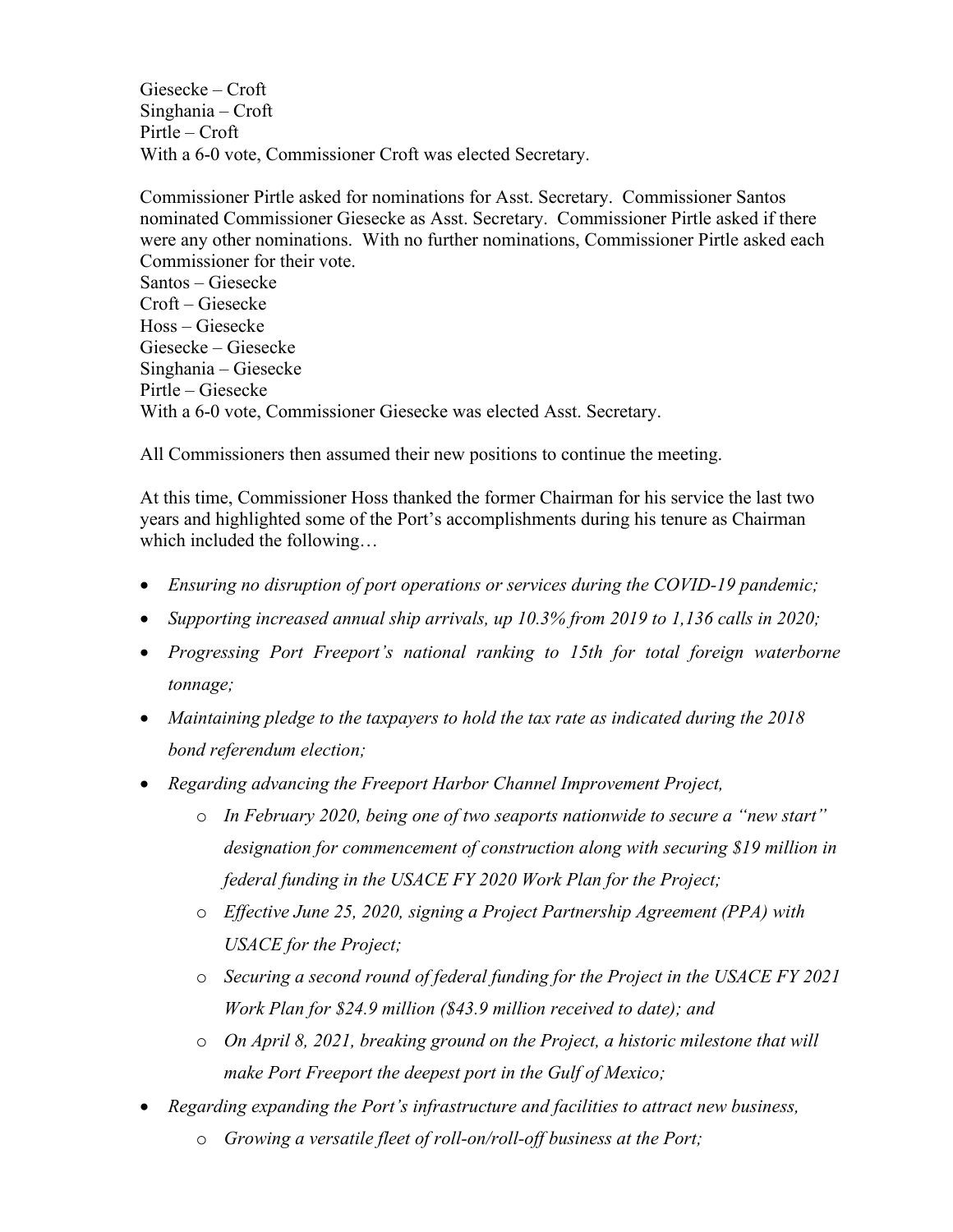- o *Approving a contract with McCarthy Building Companies, Inc. for Phase II of the expansion of the Velasco Container Terminal, which includes Berth 8, a 925-foot berth extension to accommodate additional container operations and post-Panamax gantry cranes;*
- o *Approving a 2nd Lease Agreement with Vulcan Construction Materials to expand the company's footprint at the Port and construct an aggregate distribution facility on Parcel 14;*
- o *Welcoming the M/V DOLE AZTEC on its maiden voyage to the United States for its new weekly service to Port Freeport, celebrating 38 years of partnership between the Port and Dole Fresh Fruit; and*
- o *Entering into a new partnership with CEMEX Servicios Logisticos and Union Pacific Railroad to transport liquid carbon dioxide from Port Freeport to Mexico.*

Commissioner Hoss then presented Commissioner Pirtle with a commemorative plaque in recognition of his leadership and commitment during his term as Chairman.

11. Approval of liability insurances through broker Arthur J. Gallagher & Co.

Mr. Lowe stated that on May 27 staff met with the Finance Advisory Committee to discuss the liability insurances renewal. The current policies will expire July 1, 2021. Gallagher marketed the policies and prepared an analysis of proposals. With the market remaining challenging, the results were a premium increase of \$19,214. Staff recommends moving forward with the proposal as presented for a total premium of \$177,689. Commissioner Singhania stated that the Finance Committee reviewed the proposal and noted one issue where the broker was not able to get information on the insurance policy premium. Mr. Lowe stated the memo before the board is a recap of all the various elements of the policy. For the bumbershoot policy (marine term for an umbrella policy), there are three layers, adding that prior year coverage for one additional layer was 100%. This year the carrier chose to carry 50%, so at the time staff presented to the committee, pricing was set but the carrier was not yet set. Since then, it has been secured and the information was uploaded to BoardPaq. Commissioner Singhania noted that it is the recommendation of the Finance Committee to approve the policies.

A motion was made by Commissioner Singhania to approve the Port's liability insurances as recommended by staff. The motion was seconded by Commissioner Santos with all Commissioners present voting in favor of the motion.

12. Adoption of Resolution approving amendments to the Port Freeport Investment Policy.

Mr. Lowe stated that staff reviewed the policy with the Finance Advisory Committee in accordance with the Public Funds Investment Act, Chapter 2256 of the Texas Government Code to review the investment policy and strategies annually. Mr. Lowe noted there were no changes from the legislature and therefore recommend no changes to the policy. Staff recommends adopting policy as written. Commissioner Singhania stated the Finance Committee agrees with staff's recommendation.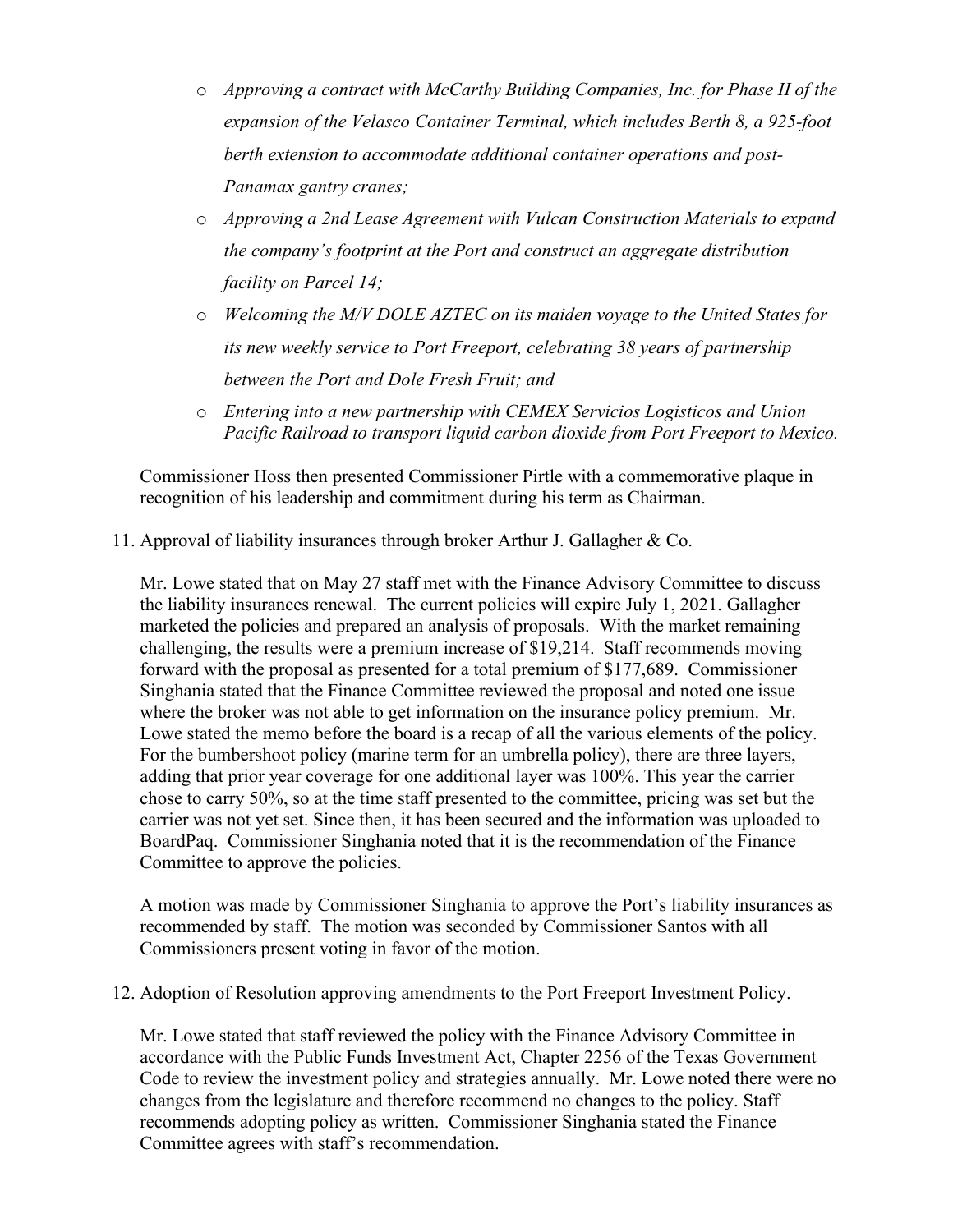A motion was made by Commissioner Singhania to approve the policy as written. The motion was seconded by Commissioner Croft with all Commissioners present voting in favor of the motion.

13. Approval of Professional Services Agreement with Paul Bridges & Associates to container crane repair services.

Mr. Hull stated this agreement covers the design and inspection associated with repairs to one of the container cranes which was damaged in April. The contractor that damaged the crane will pay for all damages plus 20% per the Port's tariff. Staff has reviewed the scope of work and recommends approval in the amount of \$ 26,325.00. Mr. Hull confirmed the contractor will pay for all costs which include the PSA costs, plus 20%.

A motion was made by Commissioner Santos to approve the agreement as recommended. The motion was seconded by Commissioner Pirtle with all Commissioners present voting in favor of the motion

14. Approval of Electrical Easement to CenterPoint Energy for relocation of an existing electrical power line.

This item was tabled.

15. Approval of Professional Services Agreement with Legend Labs.

Ms. Follett stated the agreement is for an overall brand refreshing, repositioning and communications strategy. The agreement includes a discovery of findings with internal and external stakeholders, a workshop with the Commission and senior management team as well as a final report and overall communications plan and strategy to position Port Freeport in its messaging in the community. Ms. Follett added that Legend Labs is a company out of Austin who recently worked with the Brazosport Water Authority and is also engaging the City of Rockport with an agreement very similar to the Port's repositioning project. Staff recommends approval.

A motion was made by Commissioner Croft to approve the agreement. The motion was seconded by Commissioner Pirtle with all Commissioners present voting in favor of the motion.

16. Adoption of a Resolution of the Port Commission of Port Freeport approving a plan of finance; authorizing the financial advisor and bond counsel to proceed with the necessary arrangements to facilitate the plan of finance, including providing TEFRA notice and conducting TEFRA hearing and approving other matters related thereto.

Mr. Lowe stated that in line with previously established cash flow planning and in support of the ongoing construction of Berth 8, staff is working with financial advisors and bond counsel on the issuance of \$35 million in revenue bonds. Through modeling exercises and consultation with Masterson Advisors, staff believes the best path forward is to pay off the remaining balance of the gantry crane lease in fiscal year 2021 which will reduce approximately \$1.6 million in annual debt service payments for cranes. An additional revenue bond issuance of \$25 million will be required in fiscal year 2022 or 2023 to fund the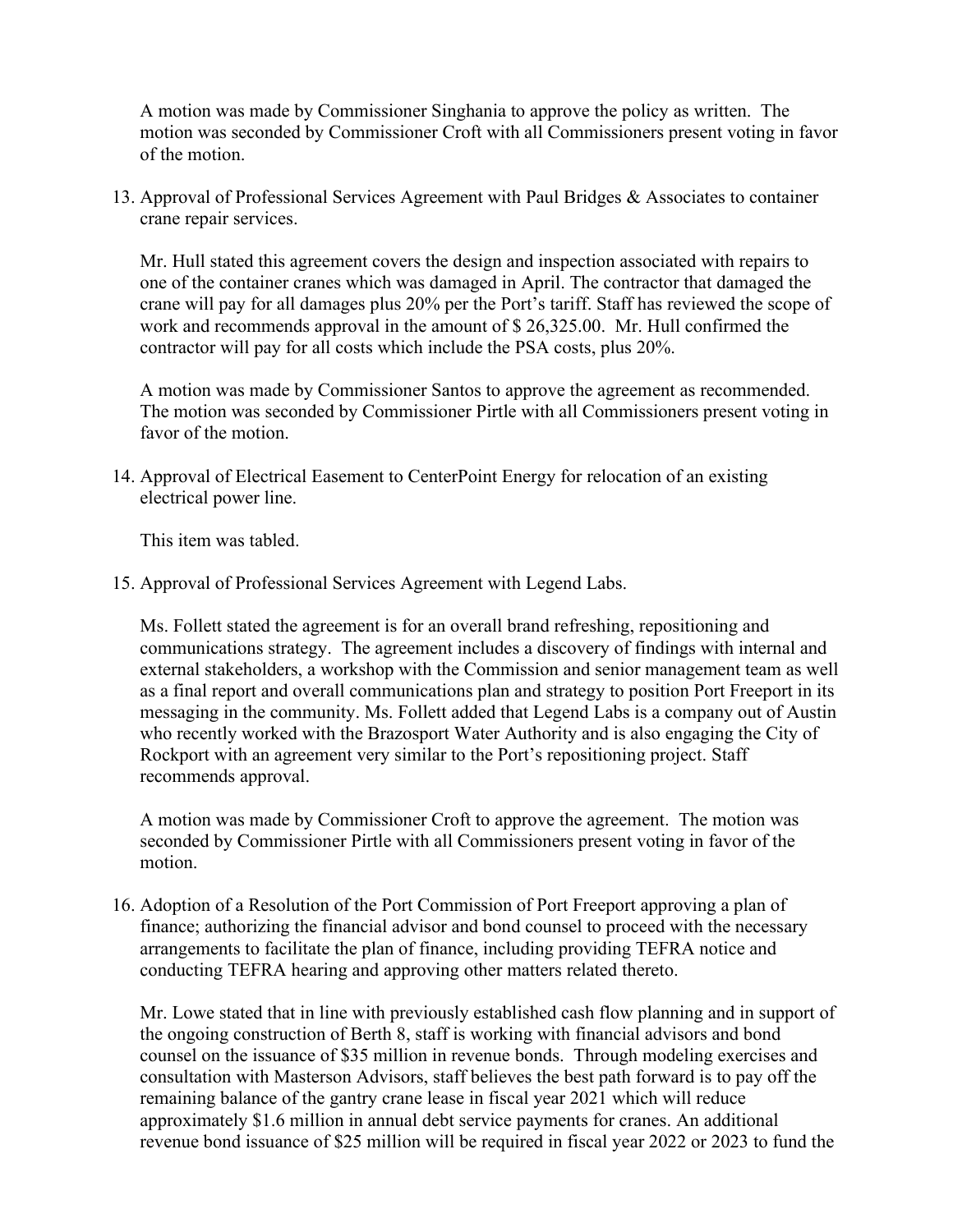change order adding a RO/RO ramp to Berth 8. Staff considered consolidating the needs into one issuance however, current planning models indicate separate issuances are the best path forward. Mr. Lowe noted this is what staff has been planning with regard to financing Berth 8. Staff recommends a \$35 million bond issuance.

After additional discussion, a motion was made by Commissioner Singhania to approve the resolution. The motion was seconded by Commissioner Croft with all Commissioners present voting in favor of the motion.

17. Discuss and consider purchase of Port vehicle and associated equipment.

Mr. Hogan stated that Protective Services budgeted \$45,000 to replace a 2005 Ford Expedition security patrol unit. Due to the computer chip shortage, it has been a challenge to find a vehicle however, Caldwell Country Chevrolet has a handful of Tahoe's in stock and has an HGAC contract, which is a competitive bid process. Staff seeks approval to purchase a 2021 Chevy Tahoe Special Service Vehicle (SSV) from Caldwell Country for a total of \$38,810. The remaining \$6,190 will be used to outfit the vehicle to include high visibility graphics, organization consoles for existing equipment, emergency warning equipment to increase officer safety and radio equipment. Additionally, Mr. Hogan stated the 2005 Ford Expedition will be traded in with this purchase.

A motion was made by Commissioner Santos to approve the purchase the 2021 Chevy Tahoe as presented with the outfitting. The motion was seconded by Commissioner Pirtle with all Commissioners present voting in favor of the motion.

18. Discussion regarding re-opening of Port Commission meetings for public attendance.

Ms. Saathoff stated that in March 2020, the Governor issued a Disaster Declaration for the Coronavirus as well as a Proclamation rescinding certain provisions of the Open Meetings Act. The Governor recently extended the Disaster Declaration and staff confirmed suspension of the OMA is still in effect however, the Governor has also reopened Texas at 100%. Staff felt it was an appropriate time to discuss the reopening of Port Commission meetings to public attendance with necessary precautions. Ms. Saathoff noted the virtual format will continue for those in the public who may not be vaccinated or are not comfortable attending in person but wish to participate virtually.

A motion was made by Commissioner Giesecke to reopen the meetings to public attendance. The motion was seconded by Commissioner Santos with all Commissioners present voting in favor of the motion.

- 19. EXECUTIVE SESSION in accordance with Subchapter D of the Open Meetings Act, Texas Government Code Section 551.001, et. seq., to review and consider the following:
	- A. Under authority of Section 551.071 (Consultation with Attorney) for discussion regarding:
		- 1. Consultation with attorney to discuss potential litigation.
		- 2. Consultation with attorney to discuss potential litigation.